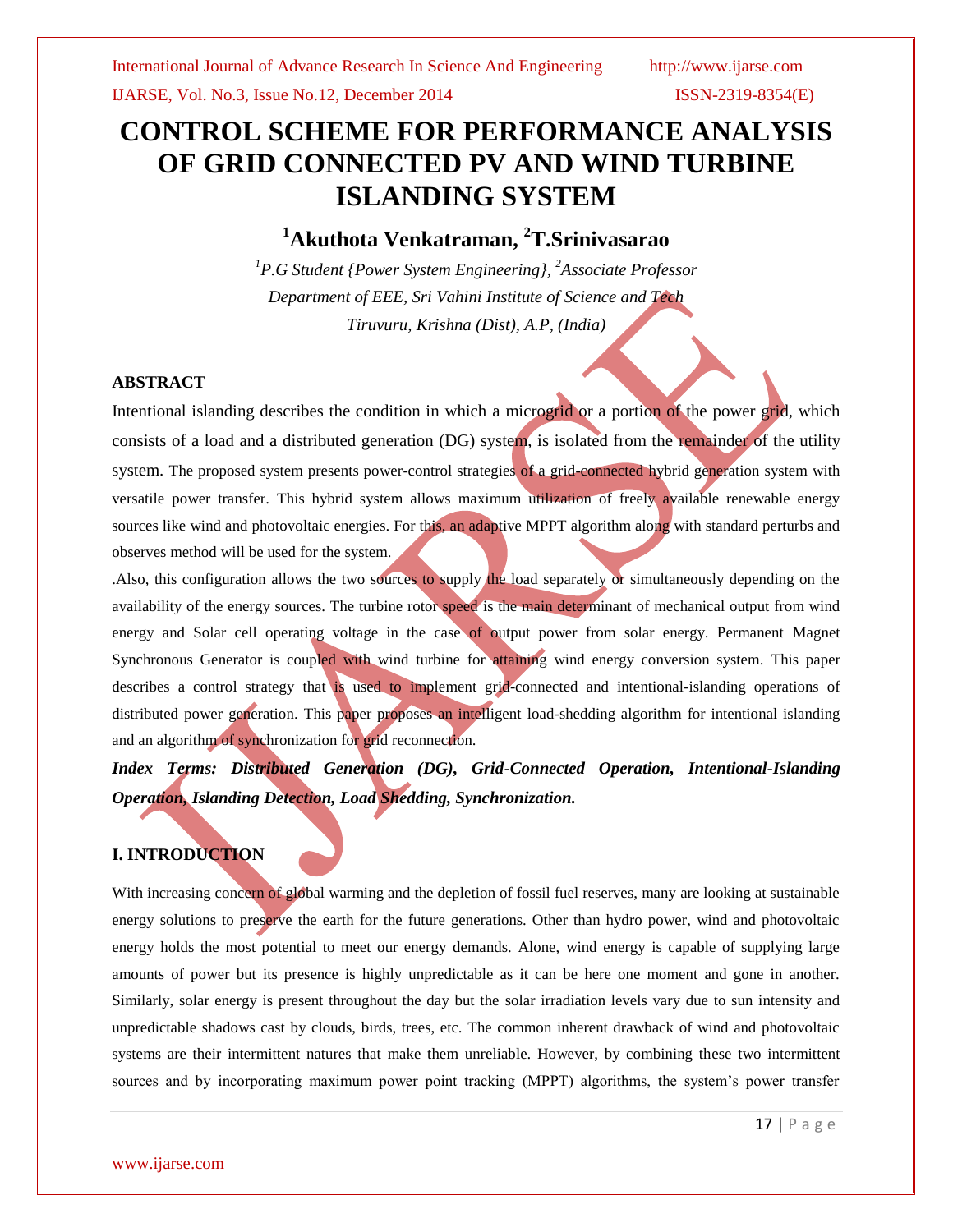#### International Journal of Advance Research In Science And Engineering http://www.ijarse.com

#### IJARSE, Vol. No.3, Issue No.12, December 2014 ISSN-2319-8354(E)

efficiency and reliability can be improved significantly. The integration of renewable energy sources and energystorage systems has been one of the new trends in power-electronic technology. The increasing number of renewable energy sources and distributed generators requires new strategies for their operations in order to maintain or improve the power-supply stability and quality. When the microgrid is cut off from the main grid (intentional-islanding operation), each DG system has to detect this islanding situation and has to be switched to a voltage control mode to provide constant voltage to the local sensitive loads [13]–[15].

This paper describes a control strategy that is used to implement grid-connected and intentional-islanding operations of microgrids. The described method proposes two control algorithms, namely, one for grid-connected operations and the other for intentional-islanding operations. Specifically, this paper proposes an intelligent load-shedding algorithm for intentional islanding and an algorithm for synchronization for grid reconnection.

#### **II. PROPOSED HYBRID ENERGY DG SYSTEM**

### **Fig 1: Configuration of Hybrid Energy DG System**

The wind turbine captures the wind's kinetic energy in a rotor consisting of two or more blades mechanically coupled to an electrical generator. The equation describes the mechanical power captured from wind by a wind turbine [4] can be formulated as:

$$
P_m = 0.5 \rho A C_p v^3
$$

The theoretical maximum value of the power coefficient is 0.59. It is dependent on two variables, the tip speed ratio (TSR) and the pitch angle. The pitch angle refers to the angle in which the turbine blades are aligned with respect to its longitudinal axis. *TSR* is defined as the linear speed of the rotor to the wind speed.

Fig.2 shows a typical "C Vs. λ" curve for a wind turbine. In practical designs, the maximum achievable ranges P from 0.4 to 0.5 for high speed turbines and 0.2 to 0.4 for slow speed turbines. Fig.2 shows that has its maximum value ( $C_{pmax}$ ) at  $\lambda$ opt. Which results in optimum efficiency and maximum power is captured from wind by the turbine.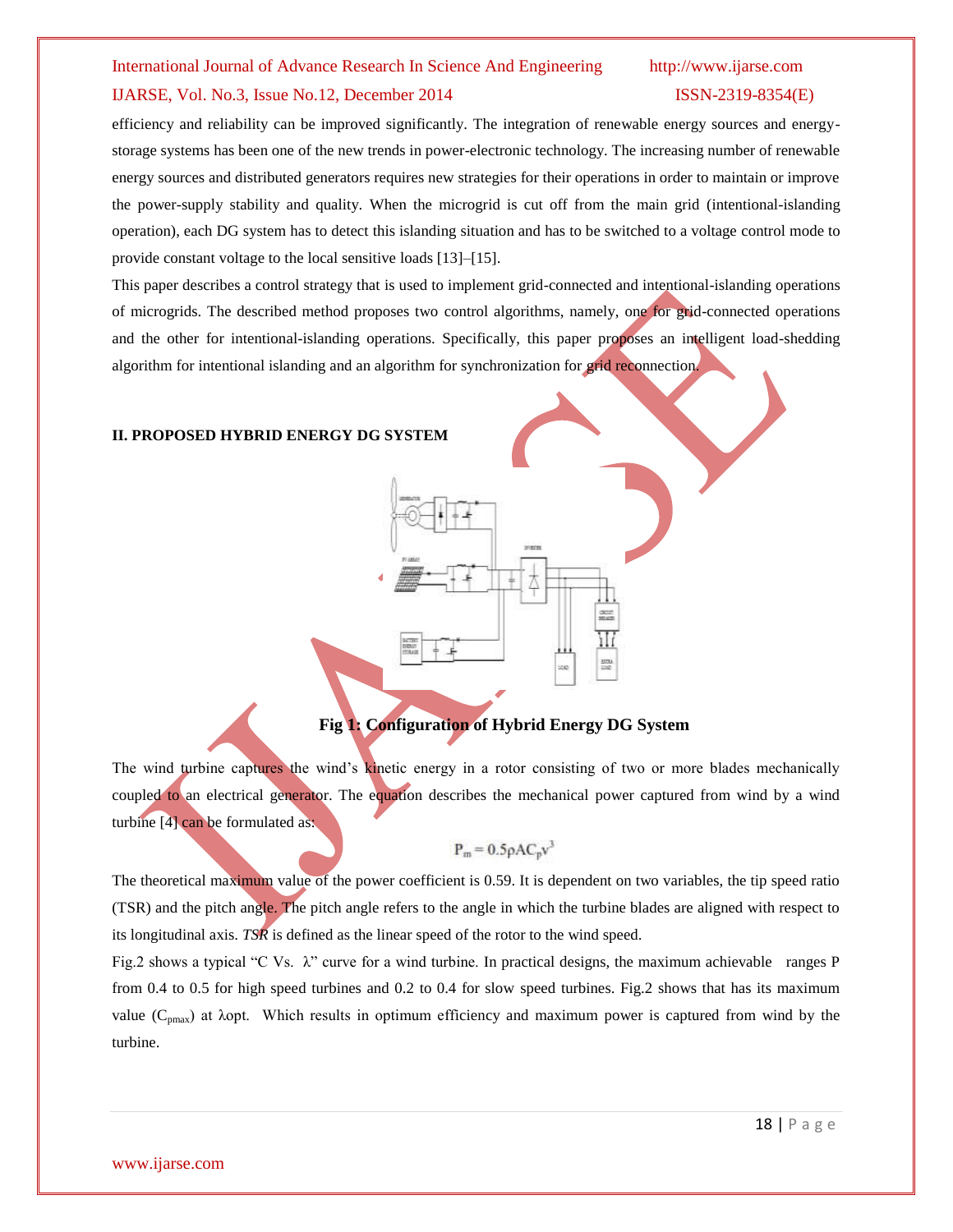International Journal of Advance Research In Science And Engineering http://www.ijarse.com IJARSE, Vol. No.3, Issue No.12, December 2014 ISSN-2319-8354(E)



A solar cell is the most fundamental component of a photovoltaic (PV) system. The PV array is constructed by many series or parallel connected solar cells to obtain required current, voltage and high power [8]. Each Solar cell is similar to a diode with a p-n junction formed by semiconductor material. When the junction absorbs light, it can produce currents by the photovoltaic effect. The output power characteristic curves for the PV array at an insolation are shown in Fig. 3. It can be seen that a maximum power point exists on each output power characteristic curve. The Fig: 4 shows the (I-V) and (P-V) characteristics of the PV array at different solar intensities. The equivalent circuit of a solar cell is the current source in parallel with a diode of a forward bias. The output terminals of the circuit are connected to the load. The current equation of the solar cell is given by:



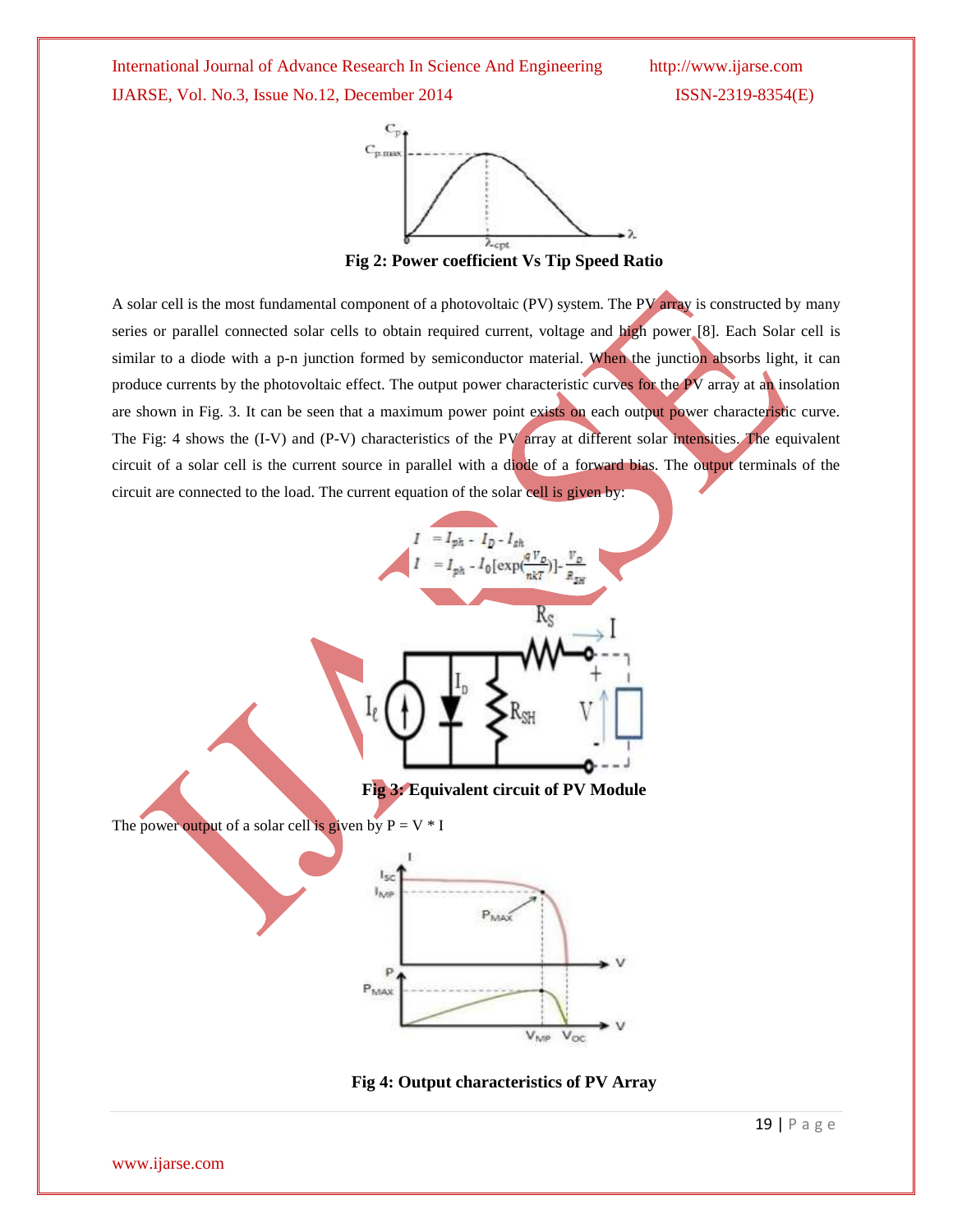### **III GRID CONNECTED OPERATION MODE**

For grid-connected operation, the controller shown in Fig. 1 is designed to supply a constant current output [8]. A phase locked loop (PLL) is used to determine the frequency and angle reference of the PCC [18], [19]. An important aspect to consider in grid-connected operation is synchronization with the grid voltage [20]–[22]. For unity power factor operation, it is essential that the grid current reference signal is in phase with the grid voltage. This grid synchronization can be carried out by using a PLL [19], [23], [24]. Fig. 2 shows the control topology used. When using current control, the output current from the filter, which has been transformed into a synchronous frame by Park's transformation (1) and regulated in dc quantity, is fed back and compared with the reference currents I<sub>DQref</sub>. This generates a current error that is passed to the current regulator (PI controller) to generate the voltage references for the inverter. In order to get a good dynamic response, VDQ is fed forward. This is done because the terminal voltage of the inverter is treated as a disturbance, and the feed forward is used to compensate for it [12]. The voltage references in dc quantities  $V_{DQref}$  are transformed into a stationary frame by the inverse of Park's transformation (2) and are utilized as command voltages in generating high-frequency pulse width-modulated voltages.

voltage and frequency measurement  $1.1 < V_{dp.u} < 0.88$ **YES** NO 60.5 Hz<f< 59.3 Hz NO. Intentional Islanding Operation

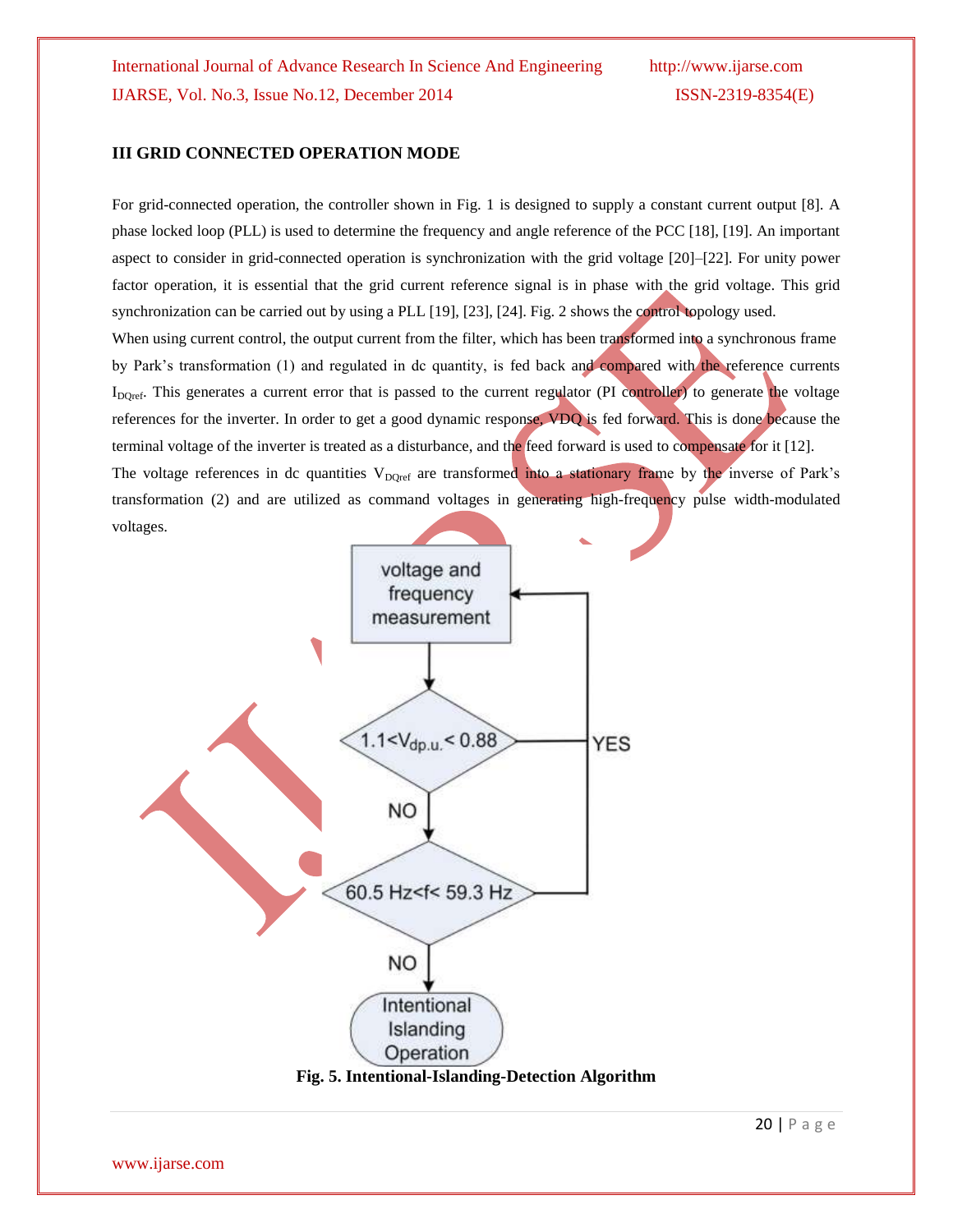#### **IV INTELLIGENT LOAD SHEDDING**

Load shedding is defined as the process in which a part of the system load is disconnected according to a certain priority in order to steer the power system from potential dangers [31], [32]. During the grid-connected operation, the DG is operated to provide the optimum power to the grid according to many factors such as the availability of energy, energy cost, and so on [33]. The main grid is supplying or absorbing the power difference between the DG and the local load demand. When the main power grid is out (power outage), the DG that continues to inject predetermined optimum power can cause voltage and frequency transients, depending on the degree of power difference. The power difference makes the voltage and frequency drift away from the nominal values [34]. When the voltage and frequency drifts have reached certain levels, it is deemed that an islanding is occurring. This is the method that has been used to detect islanding. This methodology is enough for islanding detection. However, it is not enough for intentional-islanding operation, because often the local DG is either less or greater than the local load demand, and intelligent load shedding is needed. Therefore, it is essential to have an analytical solution of the voltage and frequency transients locally for the DG to have information and to make decisions and for intelligent load shedding to secure energy delivery to sensitive loads.

When the voltage at the PCC has reached either less than 0.88 p.u. or beyond 1.1 p.u., the main power grid is deemed as an outage of service according to the IEEE Std. 1547 [6]. The challenge is how to switch the DG inverter system to the voltage control mode and how to bring the voltage back to the normal range (0.88–1.1 p.u.) for intentional-islanding operation. The analytical solution of the simple-case scenario shown in Fig. 5 provides a possible solution to this challenge. Fig. 5 shows that the voltage change rate is closely related to the power differences between the DG and the load demand. The approach that is proposed in this paper is used to detect the voltage change rate and profile after the power outage and to determine how much load shedding is needed before going to the intentional-islanding operation and switching to the voltage control mode.

### **V SIMULATION RESULTS**

Simulation study was carried out to analyze the dynamic performance of the proposed hybrid energy system design with the complete system is simulated using SIMULINK software. A 10-kW wind/PV/BESS hybrid system was considered. The system parameters used in the simulation study are presented below. All the three energy sources are accurately modeled in SIMULINK so as to predict their actual characteristics.

#### SIMULATED GRAPHS:

• The load demand to fulfill is 10 KW throughout the time scale except at 4 to 5 sec when it increases to 14 KW.

Solar energy drops its irradiance to 15 % from 2 sec.

• Wind turbine initially rotating at 5m/s excels to base speed 12m/s after 0.5 sec. It's rotating speed is decreased to 25 % of its base speed.

All these conditions are clearly observed in the below graph.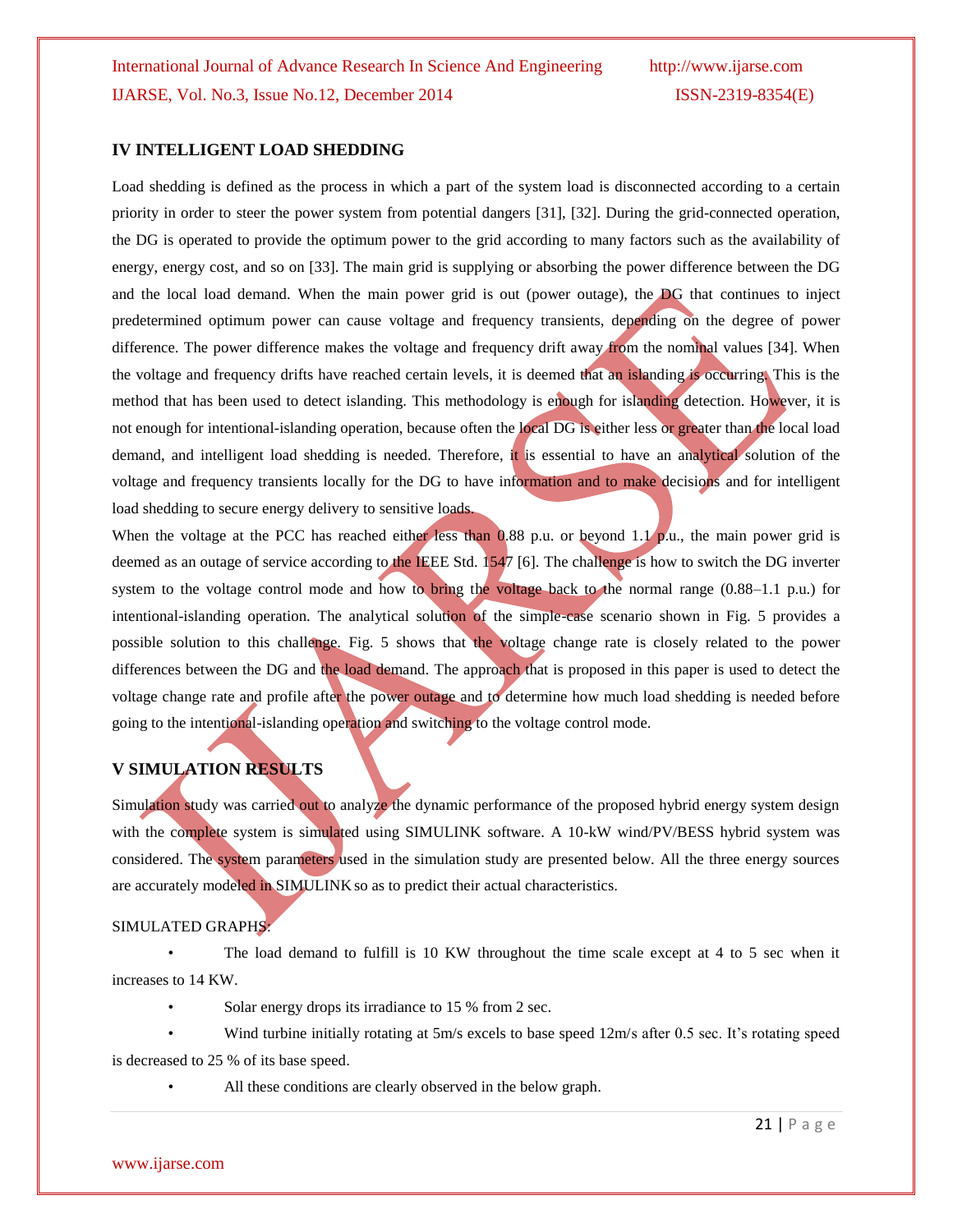

**Fig 7 The load current supplied to the load is sinusoidal in nature as depicted in the simulation**

### **VI CONCLUSION**

Through this paper, the control, islanding detection, load shedding, and re-closure algorithms have been proposed for the operation of grid-connected and intentional-islanding DGs. A controller was designed with two interface controls: one for grid-connected operation and the other for intentional islanding operation. An islanding-detection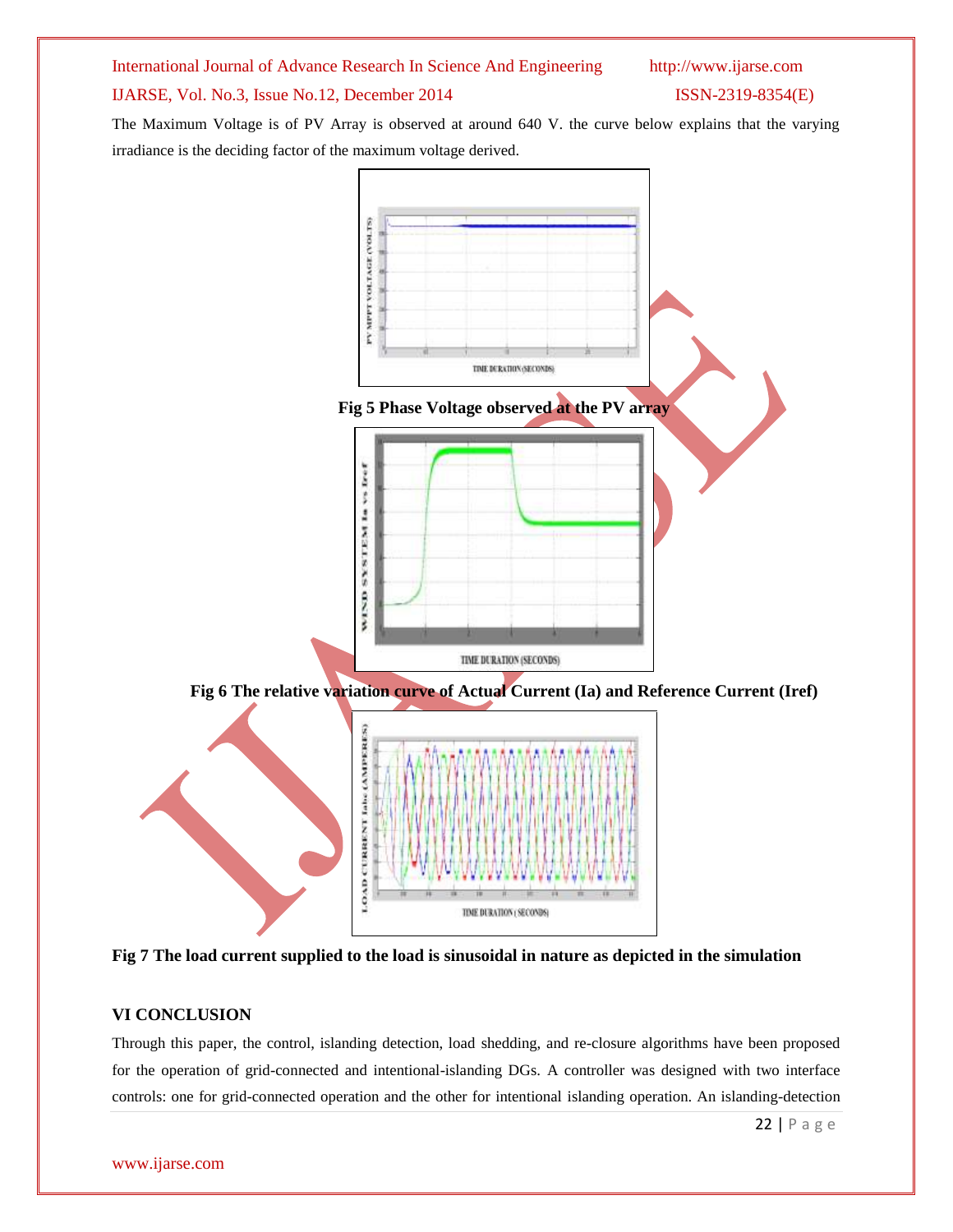#### International Journal of Advance Research In Science And Engineering http://www.ijarse.com

### IJARSE, Vol. No.3, Issue No.12, December 2014 ISSN-2319-8354(E)

algorithm, which was responsible for the switch between the two controllers, was presented. The simulation results showed that the detection algorithm can distinguish between islanding events and changes in the loads and can apply the load-shedding algorithms when needed. The re-closure algorithm causes the DG to resynchronize itself with the grid. In addition, it is shown that the response of the proposed control schemes is capable of maintaining the voltages and currents within permissible levels during grid connected and islanding operation modes. The experimental results showed that the proposed control schemes are capable of maintaining the voltages within the standard permissible levels during grid-connected and islanding operation modes. In addition, it was shown that the re-closure algorithm causes the DG to resynchronize itself with the grid.

#### **REFERENCES**

- 1. Joanne Hui\*, Alireza Bakhshai, and Praveen K. Jain, "A Hybrid Wind-Solar Energy System: A New Rectifier Stage Topology ", in Applied Power Electronics Conference and Exposition (APEC), 2010 Twenty-Fifth Annual IEEE, pp 156-161, 21-25 Feb. 2010
- 2. S.K. Kim, J.H Jeon, C.H. Cho, J.B. Ahn, and S.H. Kwon, "Dynamic Modeling and Control of a Grid-Connected Hybrid Generation System with Versatile Power Transfer," IEEE Transactions on Industrial Electronics, vol. 55, pp. 1677-1688, April 2008.
- 3. N. A. Ahmed, M. Miyatake, and A. K. Al-Othman, "Power fluctuations suppression of stand-alone hybrid generation combining solar photovoltaic/wind turbine and fuel cell systems," in Proc. Of Energy Conversion and Management, Vol. 49, pp. 2711-2719, October 2008.
- 4. Wind and Solar Power Systems Design Analysis and Operation Second Edition, by Mukund R. Patel, Taylor & Francis Group Publishing Co.
- 5. Y.M. Chen, Y.C. Liu, S.C. Hung, and C.S. Cheng, "Multi-Input Inverter for Grid-Connected Hybrid PV/Wind Power System," IEEE Transactions on Power Electronics, vol. 22, May 2007.
- 6. S. Jain, and V. Agarwal, "An Integrated Hybrid Power Supply for Distributed Generation Applications Fed by Nonconventional Energy Sources," IEEE Transactions on Energy Conversion, vol. 23, June 2008.
- 7. D. Das, R. Esmaili, L. Xu, D. Nichols, "An Optimal Design of a Grid Connected Hybrid Wind/Photovoltaic/Fuel Cell System for Distributed Energy Production," in Proc. IEEE Industrial Electronics Conference, pp. 2499-2504, Nov. 2005.
- 8. Dos Reis, F.S., Tan, K. and Islam, S., "Using PFC for harmonic mitigation in wind turbine energy conversion systems" in Proc. of the IECON 2004 Conference, pp. 3100- 3105, Nov. 2004
- 9. R. W. Erickson, "Some Topologies of High Quality Rectifiers" in the Proc. of the First International Conference on Energy, Power, and Motion Control, May 1997.
- 10.D.S.L. Simonetti, J.Sebasti´an, and J.Uceda, "The Discontinuous Conduction Mode".
- 11. Niraj Garimella and Nirmal-Kumar C. Nair, "Assessment of Battery Energy Storage Systems for Small-Scale Renewable Energy Integration," IEEE Conference, January 2009.
- 12 Dezso Sera, Tamas Kerekes, Remus Teodorescu and Frede Blaabjerg, "Improved MPPT Algorithms for Rapidly Changing Environmental Conditions," IEEE Conference, September 2006.